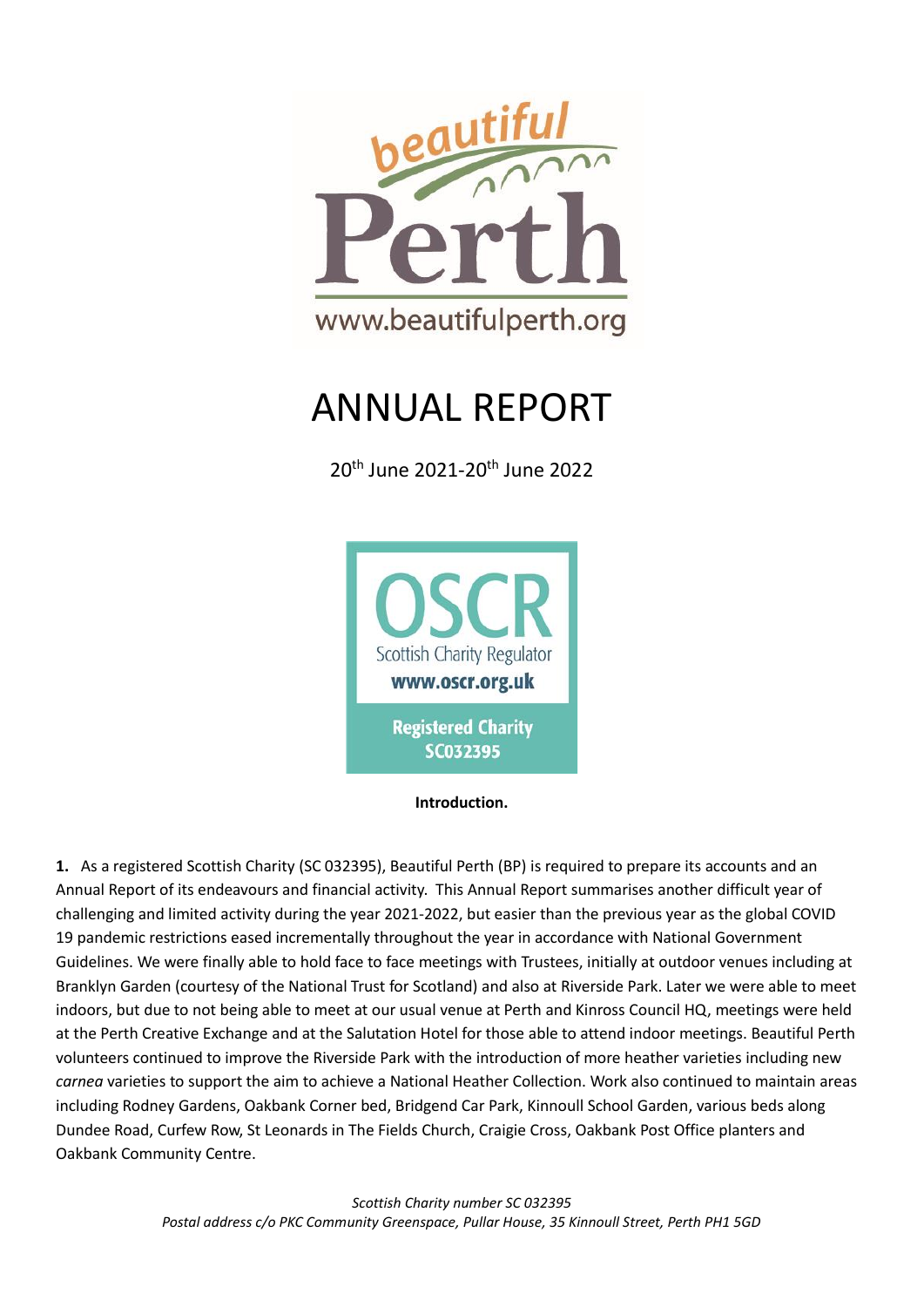My sincere thanks to our Vice Chair, Jenny Williams, whose continued support to me as Chairman under difficult working conditions is greatly appreciated. Thanks are also conveyed to both Monica Straughan and Elspeth Bruce for undertaking the roles of Treasurer and Secretary respectively. Both are important and key positions, and we are also grateful to Monica for her duties on media promotion through press releases, the website and social media. Elspeth Bruce along with many others was also instrumental in succeeding to deliver the extremely comprehensive book on the history of the local Nurseries associated with Riverside Park and surrounding areas which illustrated the local and national importance of these former plant nurseries to the horticultural history of Perth and its economic benefit.

I would like to thank all our volunteers and Trustees for their loyal support to Beautiful Perth and each other through another challenging year. We are also very grateful to the partner organisations, sponsors and supporters who have remained loyal to Beautiful Perth throughout this time.

#### **2 Governance**

#### **Structure, governance and management**

Beautiful Perth's governing document is a Constitution, adopted in 2001 and most recently revised in 2019. The charitable objectives of Beautiful Perth are

- to improve the local environment and quality of life in Perth
- to enhance environmental education through environmental campaigns and projects
- to advance community development by fostering community spirit and public participation

Our governing body is a Committee of Trustees, drawn from the private sector, public sector, local residents and voluntary organisations. All committee members are volunteers and no remunerations are paid. During 2021 we thanked Alison Morrison for her valuable service given to Beautiful Perth as she resigned as a Trustee from Beautiful Perth to pursue other interests, and we were also very pleased to welcome Susie Eisner to be co-opted to the Committee as a valuable new member.

As required by the Constitution, the Trustees monitor the Association's financial position via regular reports to the committee by the Treasurer. Audited accounts of the Income and Expenditure and of the Balance Sheet at the end of the financial year are presented to the AGM for scrutiny and approval

We have a set of Policies and Procedures in place, covering Health & Safety, Finance, The Environment, Plastics, Volunteering, Protection of Children & Vulnerable Adults, Equal Opportunities and Intergenerational Working and Lone Working

**Independent Examiner:** We are very grateful to Lorna SharpFCCA for her professional independent examination of our Annual Accounts

**Finance:** Full details of the Association's finances are presented in the Accounts and Treasurer's Notes. The Association is in a satisfactory financial position and my thanks to those who support us for their continued contributions. Thank you to the Council for its continued financial support, to other funders and supporters including the Gannochy Trust and the Perthshire Advertiser, and to our generous sponsors Earnside Energy, Holiday Inn Express Perth, Kilmac Ltd, Live Active Leisure, Morris Leslie Ltd, St Johnstone FC, St Leonard's in the Field Church and NFU Mutual.

# **3 Key Projects 2021-22**

COVID 19 restrictions still prevented the significant development of some key projects, with our activities being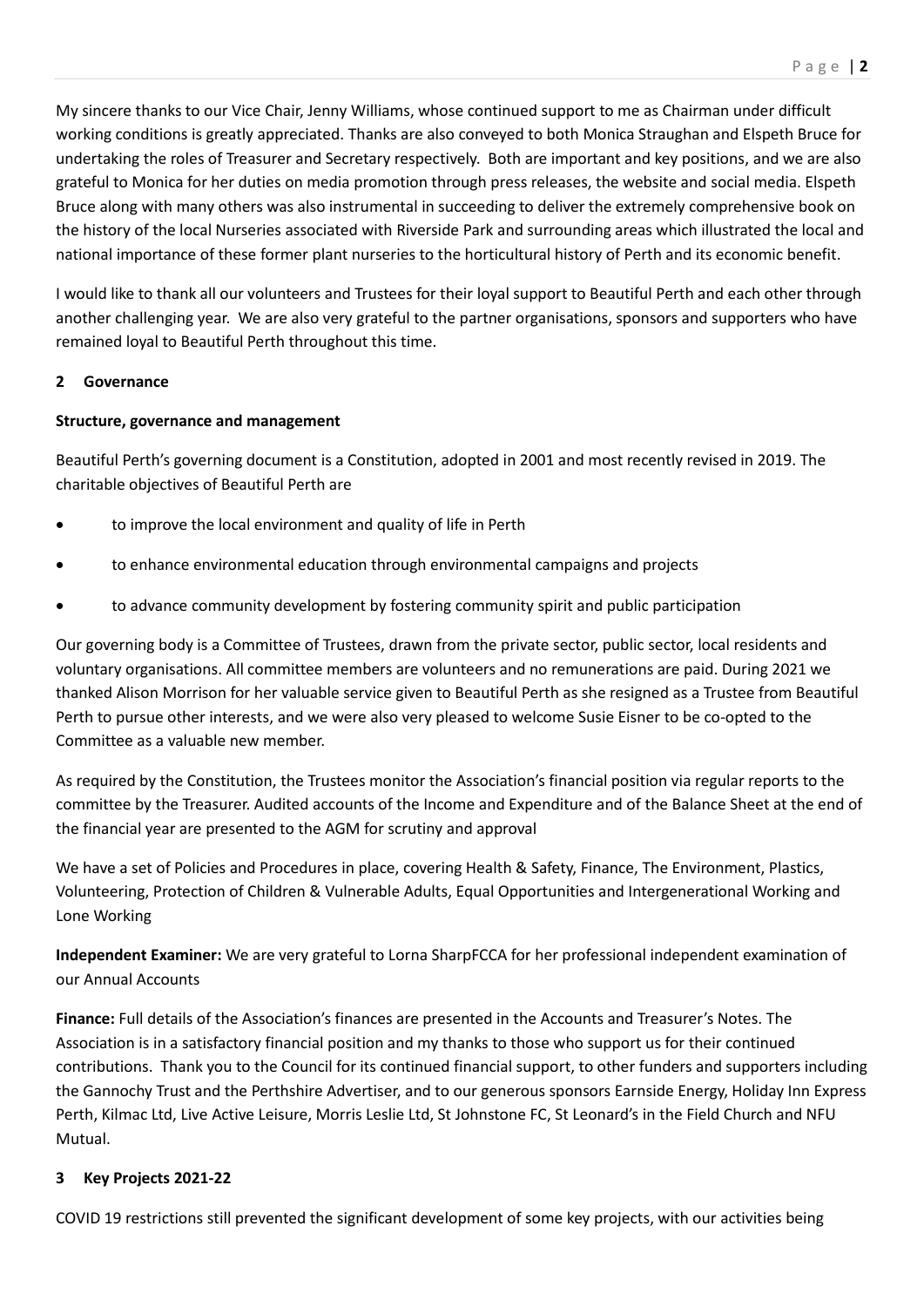#### focussed on;

- **Riverside Park – new Heathers planted and maintained and general improvements to this growing garden. Preparations made for new signage and interpretation of the Garden based on the Landscape Architect's plans starting from the entrance and throughout the Garden. Funding secured from local grant sources and BP funds to complete this work which has been badly held up by COVID 19 restrictions**
- **Kinnoull Church and churchyard - the Committee agreed to help a 'Friends of Kinnoull Church' voluntary group to be set up under the guidance of Robert Ross from the Community Greenspace Team of the Perth and Kinross Council as part of a Council 'Friends of Cemeteries' Initiative.**
- **The Compassionate Friends Garden at Riverside Park- Beautiful Perth volunteers continued to enhance the Compassionate Friends' garden, with new planting and also the purchase of a Sculpture of a Garden Fork designed by Kevin Paxton of Art Fe. This was unveiled at the hosting by BP of the visit by members of the Compassionate Friends Group to the garden on 7th May 2022 as part of their Annual Assembly in Scotland**
- **Rodney Gardens- Volunteers continue to maintain the Gardens to a high standard by regular volunteering sessions sometimes supported by Community Payback personnel. This area is an important asset to Perth and the support of the regular volunteers, ably led by Tom Lowdon, is vital to presenting this area in its best light for visitors and locals alike.**
- **Partnership with Rosie's Garden – we continue to work in partnership with Rosie's Garden (part of the charity Turning Point Scotland), where service users improve areas in Perth including Curfew Row and floral tubs at Bridgend in spring and summer**
- **Working with Keep Scotland Beautiful to find a route back into National 'Bloom' Competitions after the cessation due to COVID 19 over the last few years.**
- **Working with Scotrail at Perth Station and the Station Garden to support the efforts of the staff at the Station to resume work which has been severely curtailed by National COVID 19 restrictions at one of Perth's most important entrances for residents and visitors**
- **Continuing to promote and encourage sustainable planting choices to support the environment whilst maintaining colour and vibrancy in displays**

#### **4 Community Engagement, Participation and Partnership Working**

Partnerships are key to our success and we continue to have valuable working relationships with both long-standing supporters and new partners. Together, we really do make a difference and listed below are some of the people and groups who have made valuable contributions to our success. I am very grateful to all those involved. Key partnerships include:

**Perth and Kinross Council**: The positive and longstanding partnership with Perth and Kinross Council's Community Greenspace Team continues to help us deliver beneficial outcomes in horticultural excellence, environmental responsibility and community participation. We also have support from wider council teams. Our collaborative working is beneficial and ensures positive outcomes in helping keep Perth beautiful. Planters have been provided in some City Centre areas by the Council and we continue to work with the Council Nursery in Jeanfield Rd. The effect of Council Horticulture maintenance staff being redeployed to Statutory duties like Refuse Collection etc due to COVID 19 restrictions has had an effect on the ability to continue past support and discussions are ongoing about how BP can assist in maintaining floral attractions formerly looked after previously by Council Staff. Community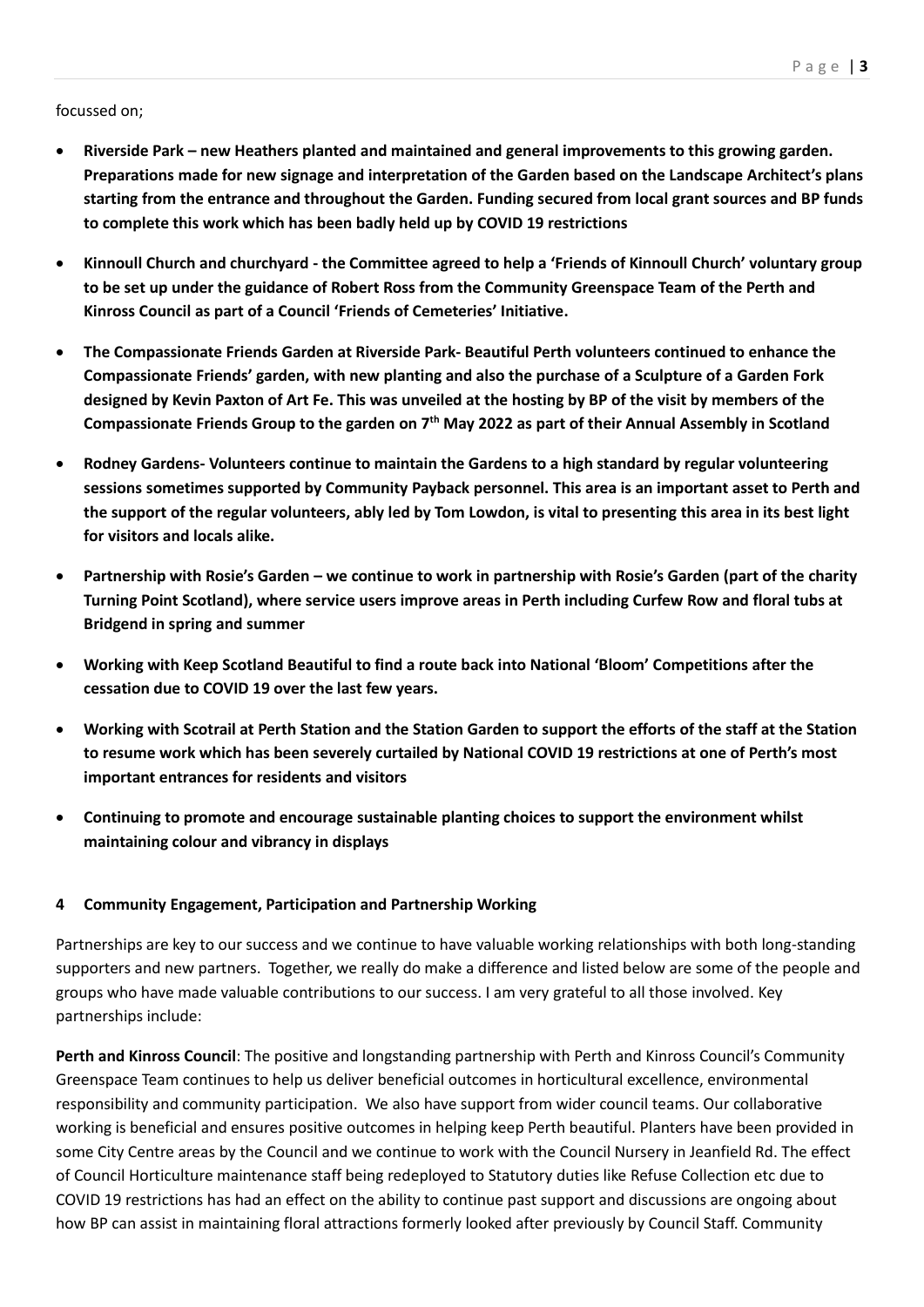Payback continue to be a great support to BP in delivering compost to Riverside Park, removing graffiti and general assistance where they can

**Schools:** Partnership working temporarily suspended during 2021-2022 due to inability to work within schools due to COVID 19

# **5 Environmental Responsibility**

Activities have been limited to working on a City Centre anti-graffiti campaign and financial assistance with equipment purchase (High Pressure Washer)

**6 Local Awards -** No local awards have taken place this year.

# **7. Conclusion**

Our motivation is to make Perth a beautiful place to live, work and visit and attempt to return to normal active operations soon. It is anticipated that even more volunteers will be recruited in response to personal re-evaluations post pandemic, and in recognition of the value of their local environment in terms of health and wellbeing, social interaction and its positive relationship with good mental health.

The backing from Local Councillors and staff from Perth and Kinross Council is essential to the success of Beautiful Perth and is much appreciated. We have been grateful for continuing sponsorship support from private sector companies during 2021-2022

As Chairman I must thank all the Executive Committee Members, Office Bearers and volunteers who have helped once again to chart Beautiful Perth through another challenging year with great tenacity, loyalty and goodwill.

# *John Summers*

John P Summers OBE, Chairman 20<sup>th</sup> June 2022

# **8. Annex 1: List of Partnerships**

# **Schools and youth groups**

Kinnoull Primary School 10th Perthshire Beaver Scouts

Police Scotland Youth Volunteers

# **Charities, voluntary groups & social enterprises**

Beautiful Scotland Branklyn Garden Bridgend Affiliate Group Butterfly Conservation East Scotland Church of The Nazarene Compassionate Friends Scotland Heather Society Moncreiffe Island allotment group Oakbank Community Centre Perth Station Garden Club Perthshire Wildlife Trust RHS of Perthshire